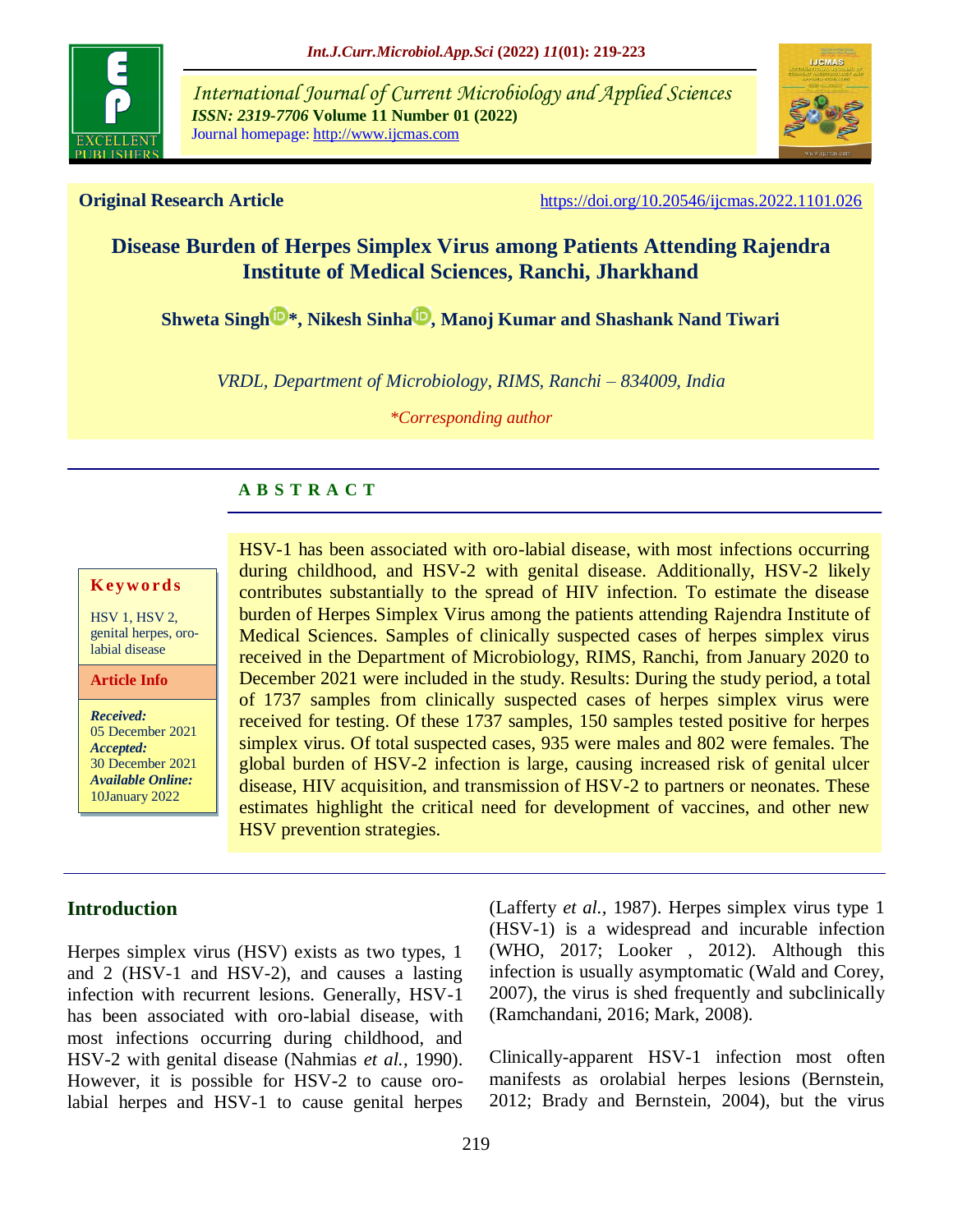causes a diverse spectrum of diseases including neonatal herpes, corneal blindness, herpetic whitlow, meningitis, encephalitis, and genital herpes (Brady and Bernstein, 2004; Fatahzadeh and Schwartz, 2007).

Herpes simplex virus type 2 (HSV-2) infection is a highly prevalent, sexually transmitted infection (STI) worldwide (James *et al.,* 2016). It is a leading cause of genital ulcer disease (GUD) and genital herpes, manifesting in the form of painful, recurrent, and frequent genital lesions (Ahmed *et al.,* 2003; Gupta *et al.,* 2007; Halioua and Malkin, 1999; Mertz *et al.,* 1998; Morse, 1999; O'Farrell, 1999; Weiss *et al.,* 2001). Its vertical transmission from mother-to child can lead to neonatal herpes, a severe and sometimes fatal outcome in newborns (Gupta *et al.,* 2007; Halioua and Malkin, 1999; Mertz *et al.,* 1998; Morse, 1999; O'Farrell, 1999; Weiss *et al.,* 2001; Looker *et al.,* 2017).

HSV-2 infection has received renewed attention in recent years, due to improvements in the understanding of the epidemiological synergy between HSV-2 and HIV. HSV-2 infection increases the risk of HIV acquisition by approximately threefold (Freeman *et al.,* 2006), and the increase in risk is even greater in those with newly-acquired (incident) HSV-2 infection (Brown *et al.,* 2007; Reynolds *et al.,* 2003).

Daily suppressive antiviral therapy against HSV- 2 has been shown to reduce symptomatic recurrences and asymptomatic HSV shedding; however, in clinical trials, suppressive therapy did not reduce the excess risk of HIV acquisition or transmission due to HSV-2 nor fully suppress HSV-2 shedding (Celum *et al.,* 2008; Watson-Jones *et al.,* 2008; Celum *et al.,* 2010). Efforts to develop a vaccine against HSV are advancing. In clinical trials, a prophylactic vaccine failed to prevent HSV-2 infection and disease (Belshe *et al.,* 2012). However, preliminary results from ongoing trials of postexposure therapeutic vaccines against genital HSV-2 infection have been encouraging, demonstrating reductions in HSV-2 shedding in vaccine recipients

compared to placebo (Genocea website, 2014; Agenus website, 2014).

HSV-1 is endemic globally as indicated by the high HSV-1 antibody prevalence (seroprevalence) across regions (Nahmias *et al.,* 1990; Looker, 2015).

Our main objectives of this study was to describe the disease burden of Herpes Simplex Virus infections in Jharkhand region between 2020 -2021 and study the various demographic variables.

# **Materials and Methods**

Case selection for the purpose of this study :

Participants were selected on the basis of having a medical condition (e.g., orolabial lesions, genital ulcer disease, vaginitis, urethritis), since this may be associated with HSV infection

Patients presenting with central nervous symptom manifestations

Blood samples were received in the Department of Microbiology from IPD of Rajendra Institute of Medical Sciences. µ capture IgM ELISA method was used for HSV detection.

# **Results and Discussion**

During two-year period, from January 2020 to December 2021, total number of samples tested were 1737, out of which, 150 were positive, 51 samples tested equivocal and 1536 were negative.

Maximum number of positive cases was found in the age group of 10-19 yrs., followed by 2-10 yrs. of age group, 20-29 yrs. of age group, 30-39 yrs. and 40-49 yrs. of age group. Least number of cases were found in  $<$  2 yrs. age group.

Maximum number of cases occurred in September (36 cases), followed by July, August and October. Least number of cases were found in APRIL (2 cases) and May.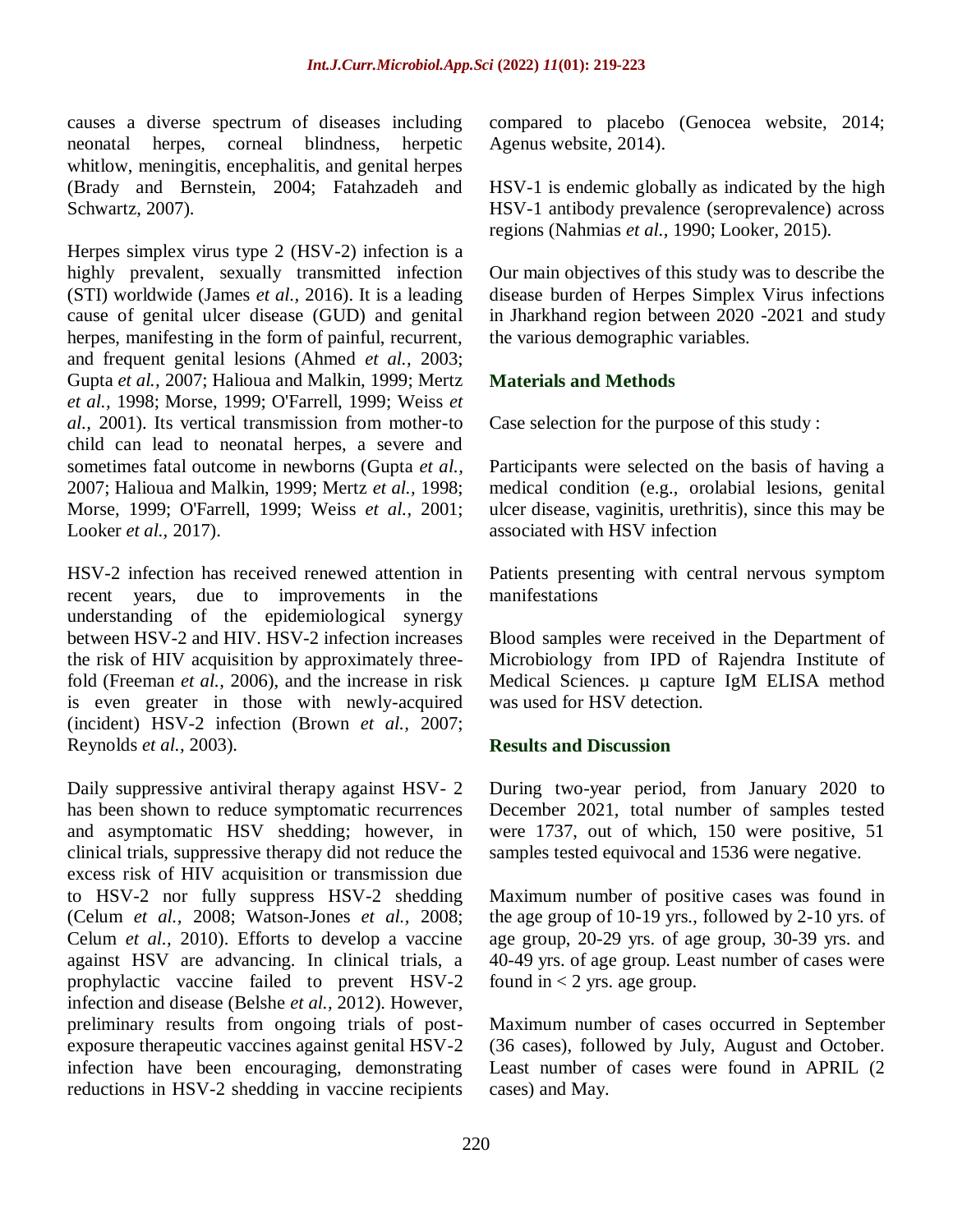### *Int.J.Curr.Microbiol.App.Sci* **(2022)** *11***(01): 219-223**

| Year      | <b>Total number of samples</b><br>tested | <b>Positive</b> | Equivocal | <b>Negative</b> |
|-----------|------------------------------------------|-----------------|-----------|-----------------|
| 2020      | 513                                      | 99              |           | 487             |
| 2021      | 124                                      | 51              | 24        | 1049            |
| 2020-2021 | 737                                      | .50             |           | 536             |

# **Table.1** Total number of cases of HSV tested by IgM ELISA

# **Table.2** Age -wise distribution of HSV positive cases

| Age group  |      | <b>HSV Positive Cases</b> | <b>Total HSV positive cases</b> |  |
|------------|------|---------------------------|---------------------------------|--|
|            | 2020 | $2021$ (till date)        |                                 |  |
| $<$ 2 yrs. |      |                           |                                 |  |
| 2-10 yrs.  | 21   |                           | 29                              |  |
| 10-19 yrs. | 27   |                           | 32                              |  |
| 20-29 yrs. | 12   | 13                        | 25                              |  |
| 30-39 yrs. | 11   | 10                        | 21                              |  |
| 40-49 yrs. | 12   |                           | 21                              |  |
| 50-59 yrs. |      |                           |                                 |  |
| $>60$ yrs. |      |                           |                                 |  |

# **Table.3** Gender-wise distribution of HSV positive cases

| Gender        | <b>Total cases tested</b> |                    | <b>HSV</b> positive cases |              | <b>Total HSV positive cases</b> |
|---------------|---------------------------|--------------------|---------------------------|--------------|---------------------------------|
|               | 2020                      | $2021$ (till date) | 2020                      | $2021$ (till |                                 |
|               |                           |                    |                           | date)        |                                 |
| <b>Male</b>   | 336                       | 599                | 54                        | 26           | 80                              |
| <b>Female</b> | 277                       | 525                | 45                        | 25           |                                 |

Of total positive cases(150), 80 males (53.33%) and 70 (46.66%) females were positive.

# **Fig.1** Month-wise distribution of HSV positive cases

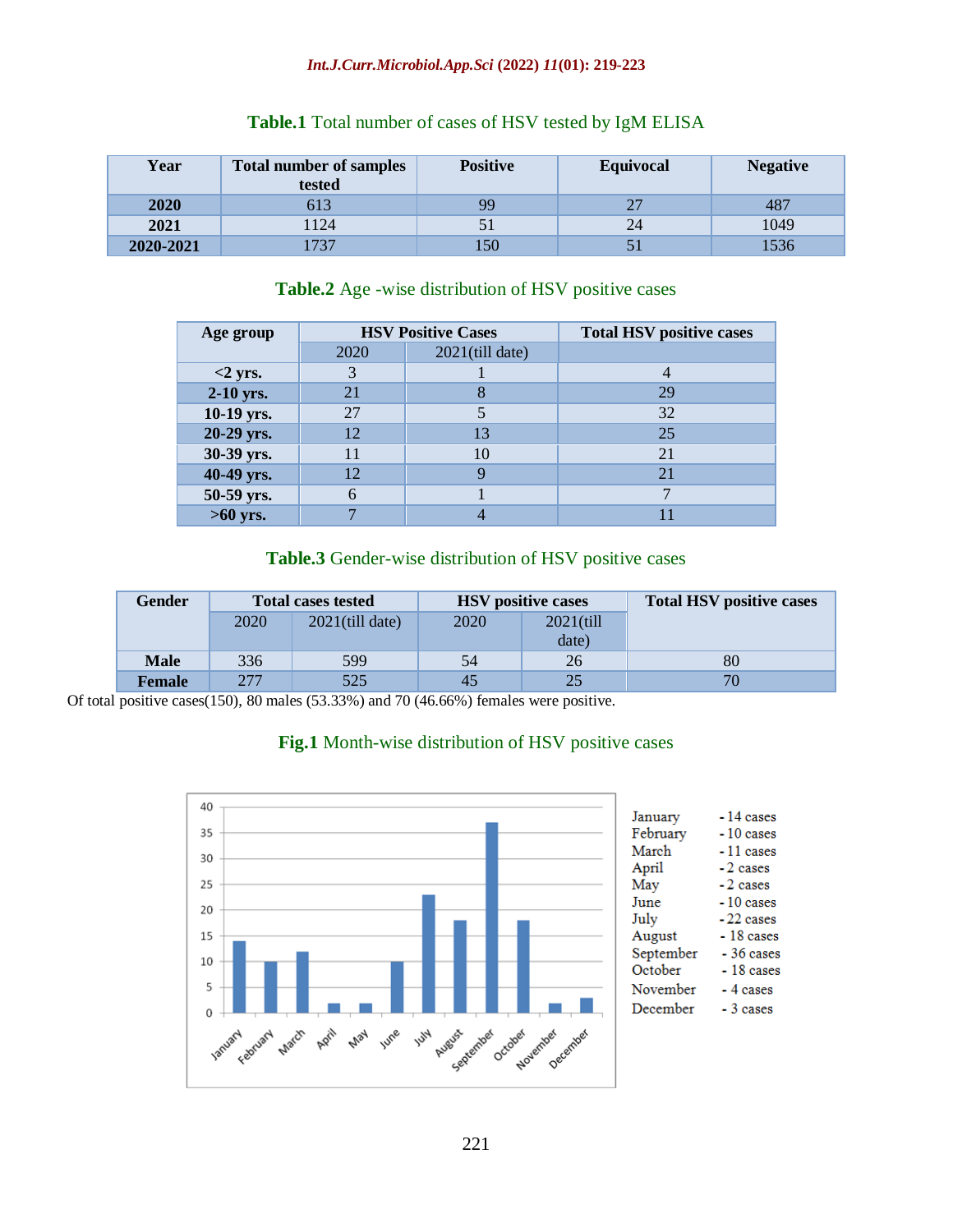The present study review of epidemiological studies identified extensive data on the pattern of herpes simplex virus infections by age group, gender and season variation. Some studies on seroprevalence studies have been published. The first analysed samples from selected populations in Brazil, Estonia, India, Morocco, and Sri Lanka<sup>29</sup>. The second analysed samples from general populations in eight European countries.<sup>30</sup> Both studies found a trend towards increasing HSV-1 and HSV-2 infection with age, and higher rates of HSV-2 infection among women than men. In our study, maximum number of positive cases was found in the age group of 10-19 yrs., followed by 2-10 yrs. of age group, 20-29 yrs. of age group, 30-39 yrs. and 40-49 yrs. of age group. Least number of cases were found in < 2 yrs. age group. With regard to gender distribution, of total positive cases (150), 80 males (53.33%) and 70 (46.66%) females were positive.

IgM HSV serology may be useful in the management of some patients with first episode genital herpes and provide an indication of the source of infection. Drawbacks include the low sensitivity, lack of availability, IgM antibodies may occasionally be produced in response to recurrent infection and, finally, IgM antibodies may take up to 10 days to develop and last 7–10 days. IgM serologic assays are unable to distinguish between HSV type 1 vs. HSV type 2 infections, which may be important in certain clinical scenarios, including, for example, in pregnant women.

# **References**

Agenus website. Agenus Vaccine Shows Significant Reduction in Viral Burden after HerpV Generated Immune Activation. Available: [http://investoragenusbiocom/press](http://investoragenusbiocom/press-release/agenus-vaccine-showssignificant-reduction-viral-burden-after-herpv-generated-immune-a%20Accessed%202014%20Nov%2012.)[release/agenus-vaccine-showssignificant](http://investoragenusbiocom/press-release/agenus-vaccine-showssignificant-reduction-viral-burden-after-herpv-generated-immune-a%20Accessed%202014%20Nov%2012.)[reduction-viral-burden-after-herpv-](http://investoragenusbiocom/press-release/agenus-vaccine-showssignificant-reduction-viral-burden-after-herpv-generated-immune-a%20Accessed%202014%20Nov%2012.)

[generated-immune-a Accessed 2014 Nov 12.](http://investoragenusbiocom/press-release/agenus-vaccine-showssignificant-reduction-viral-burden-after-herpv-generated-immune-a%20Accessed%202014%20Nov%2012.)

Ahmed H J, Mbwana J, Gunnarsson E, *et al.,* Etiology of genital ulcer disease and association with human immunodeficiency virus infection in two tanzanian cities. Sex

Transm Dis 2003;30(2):114–9.

- Belshe R B, Leone P A, Bernstein D I, Wald A, Levin M J, *et al.,* (2012) Efficacy results of a trial of a herpes simplex vaccine. N Engl J Med 366: 34–43.
- Bernstein, D. I. *et al.,* Epidemiology, clinical presentation, and antibody response to primary infection with herpes simplex virus type1 and type 2 in young women. *Clinical Infectious Diseases* 56, 344–351 (2012).
- Brady, R. C. & Bernstein, D. I. Treatment of herpes simplex virus infections. *Antiviral Res* 61, 73–81 (2004).
- Brown J M, Wald A, Hubbard A, Rungruengthanakit K, Chipato T, *et al.,* (2007) Incident and prevalent herpes simplex virus type 2 infection increases risk of HIV acquisition among women in Uganda and Zimbabwe. AIDS 21: 1515–1523.
- Celum C, Wald A, Hughes J, Sanchez J, Reid S, *et al.,* (2008) Effect of aciclovir on HIV-1 acquisition in herpes simplex virus 2 seropositive women and men who have sex with men: a randomised, double blind, placebo-controlled trial. Lancet 371: 2109– 2119.
- Celum C, Wald A, Lingappa J R, Magaret A S, Wang R S, *et al.,* (2010) Acyclovir and transmission of HIV-1 from persons infected with HIV-1 and HSV-2. N Engl J Med 362: 427–439.
- Fatahzadeh, M. & Schwartz, R. A. Human herpes simplex virus infections: epidemiology, pathogenesis, symptomatology, diagnosis, and management. *J Am Acad Dermatol* 57, 737–763, quiz 764–736, https://doi.org/10.1016/j.jaad.2007.06.027 (2007).
- Freeman E E, Weiss H A, Glynn J R, Cross P L, Whitworth J A, *et al.,* (2006) Herpes simplex virus 2 infection increases HIV acquisition in men and women: systematic review and meta-analysis of longitudinal studies. AIDS 20: 73–83.
- Genocea website. Genocea Announces Positive Top-Line 12-Month Follow-up Data from